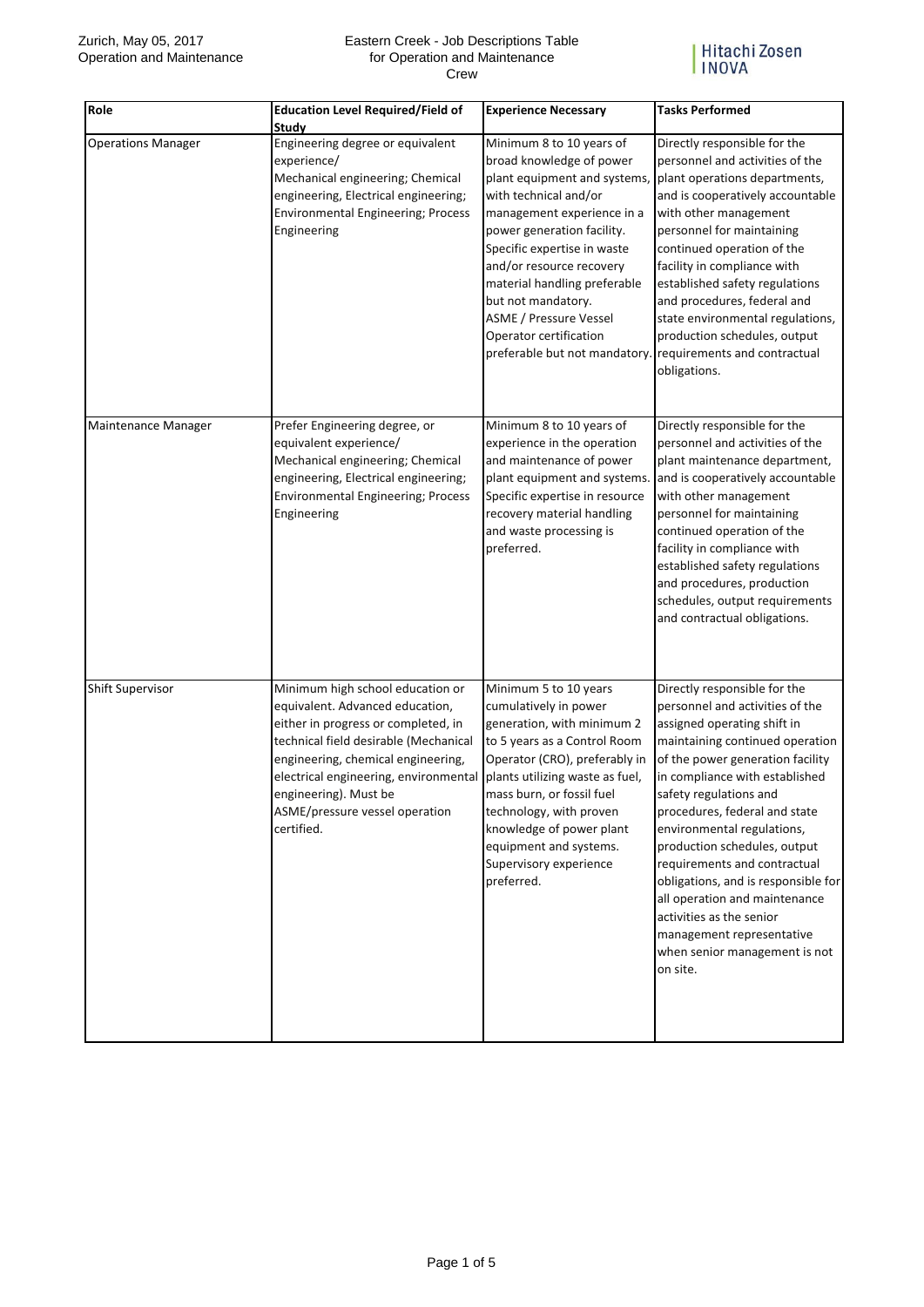| Zurich, May 05, 2017<br>Operation and Maintenance | Eastern Creek - Job Descriptions Table<br>for Operation and Maintenance<br>Crew                                                                                                                                                                                                                                                                                                                             |                                                                                                                                                                                                                                                                                                                   | Hitachi Zosen<br><b>INOVA</b>                                                                                                                                                                                                                                                                                                                                                                                            |
|---------------------------------------------------|-------------------------------------------------------------------------------------------------------------------------------------------------------------------------------------------------------------------------------------------------------------------------------------------------------------------------------------------------------------------------------------------------------------|-------------------------------------------------------------------------------------------------------------------------------------------------------------------------------------------------------------------------------------------------------------------------------------------------------------------|--------------------------------------------------------------------------------------------------------------------------------------------------------------------------------------------------------------------------------------------------------------------------------------------------------------------------------------------------------------------------------------------------------------------------|
| Senior Mechanic                                   | Must have completed training and<br>obtain forklift operator certification.<br>Must possess a High School diploma<br>or GED (General Educational<br>Development) as an alternative. Must the following specialties:<br>be knowledgeable in using a CMMS<br>(Computerized Maintenance<br>Management System) and other<br>related software. Ability to read,<br>write and verbally communicate in<br>English. | Must have at least 5 years<br>experience as a Maintenance<br>Mechanic, with substantial<br>experience in one or more of<br>welder, machinist,<br>pipe/pump/valve technician,<br>or millwright                                                                                                                     | Under general maintenance<br>supervision, the Senior<br>Maintenance Mechanic directs<br>other maintenance personnel in<br>performing skilled mechanical<br>work in support of the overall<br>plant operation and in<br>maintaining operation of the<br>plant in compliance with<br>established production schedules<br>and plant output requirements                                                                     |
| Senior E&I Technician                             | Must have completed training and<br>obtain forklift operator certification.<br>Must possess a High School diploma<br>or GED (General Educational<br>Development) as an alternative, and<br>an apprenticeship or electronic<br>technical school diploma. Must be<br>knowledgeable in using a CMMS<br>(Computerized Maintenance<br>Management System) and Windows<br>XP related software.                     | Senior E&I Technician.                                                                                                                                                                                                                                                                                            | Must have at least 2 years as a Under general supervision, the<br>Senior E&I Technician directs<br>other E&I maintenance<br>personnel in performing skilled<br>instrumentation and electrical<br>work in support of the overall<br>plant operation and in<br>maintaining operation of the<br>plant in compliance with<br>established production schedules<br>and plant output requirements                               |
| Mechanic                                          | Ability to read, write and verbally<br>communicate in English. Please see<br>attached Qualification List.                                                                                                                                                                                                                                                                                                   | Has a minimum of five years<br>industrial mechanical<br>experience.                                                                                                                                                                                                                                               | Under general maintenance<br>supervision, the Maintenance<br>Mechanic performs skilled<br>mechanical work in support of<br>the overall facility operation and<br>in maintaining operation of the<br>facility in compliance with<br>established production schedules<br>and plant output requirements.                                                                                                                    |
| <b>E&amp;I Technician</b>                         | High school education or equivalent.<br>Ability to read, write and verbally<br>communicate in English. Also please<br>see attached Qualification List.                                                                                                                                                                                                                                                      | Minimum four years as an<br>industrial electrician, at least<br>two of which includes<br>experience in instrumentation electronic work in the<br>or with adequate training<br>certificates or a two-year<br>technical degree in<br>instrumentation and two<br>years' experience in the<br>power generation field. | Under general maintenance<br>supervision, the E&I Technician,<br>performs basic electrical and<br>maintenance of motors, control<br>centers, and electrical fixtures in<br>support of the entire facility<br>operation, maintaining operation<br>of the entire plant in compliance<br>with established production<br>schedules and plant<br>requirements, in conjunction<br>with National and Local Electrical<br>Codes. |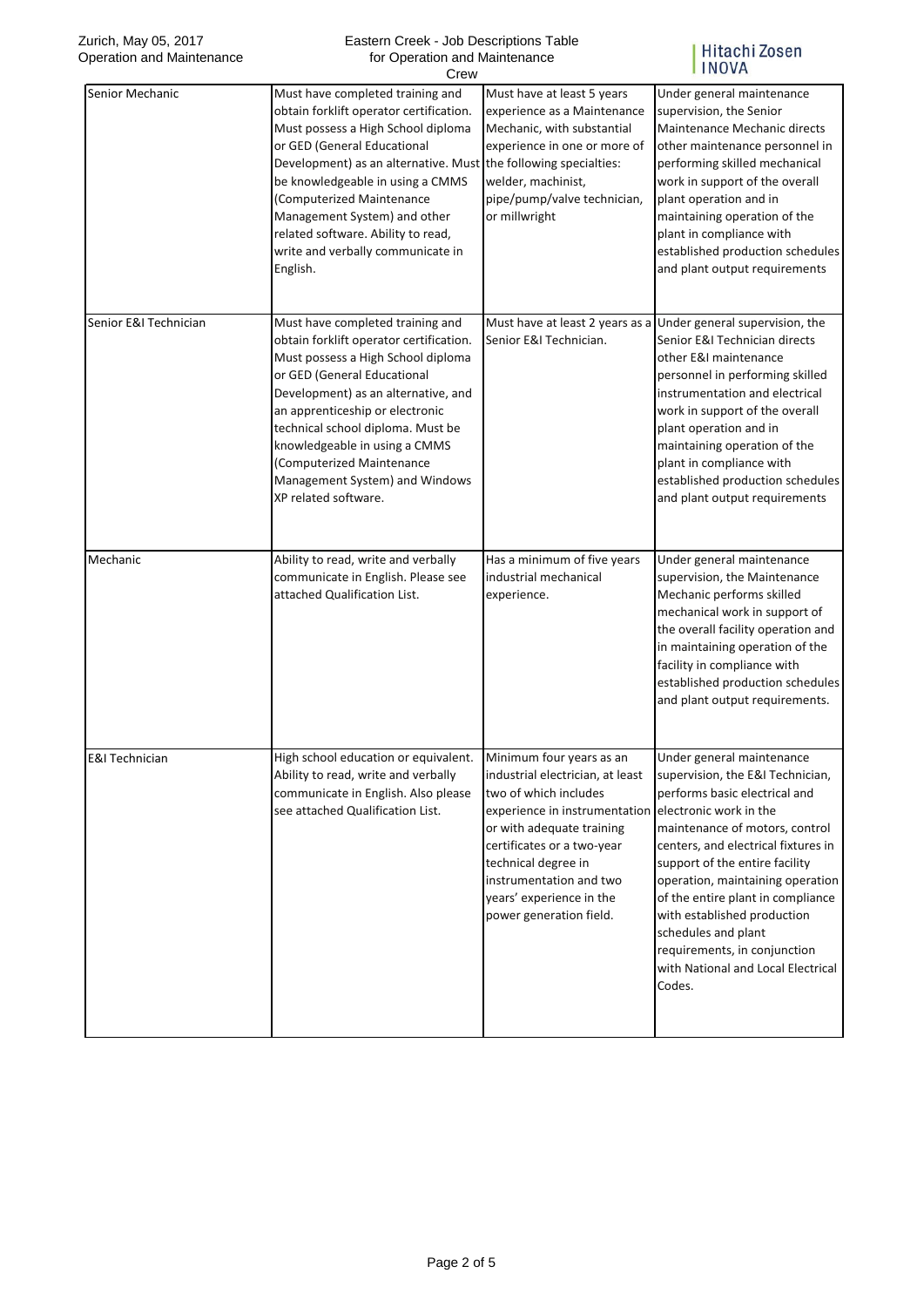| Zurich, May 05, 2017<br>Eastern Creek - Job Descriptions Table<br>Operation and Maintenance<br>for Operation and Maintenance<br>Crew |                                                                                                                                                                                                                                                                                                                                                                                                     |                                                                                                                                                                                                                                                                                                                                                                                                                                                                                                                                                                                                                                                                                                                                                                                  | Hitachi Zosen<br><b>INOVA</b>                                                                                                                                                                                                                                                                                                                                                                                                                                                                                                                 |  |
|--------------------------------------------------------------------------------------------------------------------------------------|-----------------------------------------------------------------------------------------------------------------------------------------------------------------------------------------------------------------------------------------------------------------------------------------------------------------------------------------------------------------------------------------------------|----------------------------------------------------------------------------------------------------------------------------------------------------------------------------------------------------------------------------------------------------------------------------------------------------------------------------------------------------------------------------------------------------------------------------------------------------------------------------------------------------------------------------------------------------------------------------------------------------------------------------------------------------------------------------------------------------------------------------------------------------------------------------------|-----------------------------------------------------------------------------------------------------------------------------------------------------------------------------------------------------------------------------------------------------------------------------------------------------------------------------------------------------------------------------------------------------------------------------------------------------------------------------------------------------------------------------------------------|--|
| Control Room Operator                                                                                                                | Must have a high school education or<br>equivalent and must have completed<br>an operator training program<br>requirements for the position, or<br>must have had equivalent power<br>plant work-related experience. Must<br>have successfully completed both an<br>oral and written review to ensure<br>that he or she is qualified to accept<br>and assume the responsibilities of the<br>position | Must have a thorough<br>knowledge of the principles of<br>operation, function and<br>construction of steam boilers,<br>theory and chemistry of<br>combustion, boiler water<br>quality control, turbine-<br>generators, continuous<br>emissions monitoring<br>equipment, and auxiliary<br>equipment and systems. Must<br>have a clear understanding of<br>equipment interlocks, alarms<br>and trips and must<br>understand how the various<br>plant control loops respond<br>and the speed at which they<br>respond in both normal and<br>abnormal operating<br>conditions. Must have the<br>ability to react quickly and<br>with good judgment during<br>emergencies.<br>Must be an effective<br>communicator, commanding<br>respect and full cooperation<br>of other operators. | Responsible for the safe,<br>environmentally sound and<br>efficient daily operation of the<br>centrally controlled boiler-<br>turbine-generator system with its<br>associated auxiliaries and<br>functions.                                                                                                                                                                                                                                                                                                                                   |  |
| <b>Water Treatment Specialist</b>                                                                                                    | Must be able to read, write and<br>communicate in English. Must<br>undergo a training course for the<br>routine maintenance of the water<br>treatment system.                                                                                                                                                                                                                                       | Must have general knowledge<br>of the facility. Must be able to<br>plan and direct the work of<br>others. Must be physically<br>able to perform manual labor.                                                                                                                                                                                                                                                                                                                                                                                                                                                                                                                                                                                                                    | Under general supervision, the<br>Skilled Worker/Water Treatment<br>Specialist plans and directs the<br>work of the Unskilled Workers in<br>support of the overall facility<br>operation and in maintaining<br>operation of the process plant<br>and power generation plant in<br>compliance with established<br>production schedules and plant<br>output requirements. The Water<br>Treatment Specialist will also<br>conduct the daily, routine<br>maintenance of the water<br>treatment system and will<br>monitor its proper functioning. |  |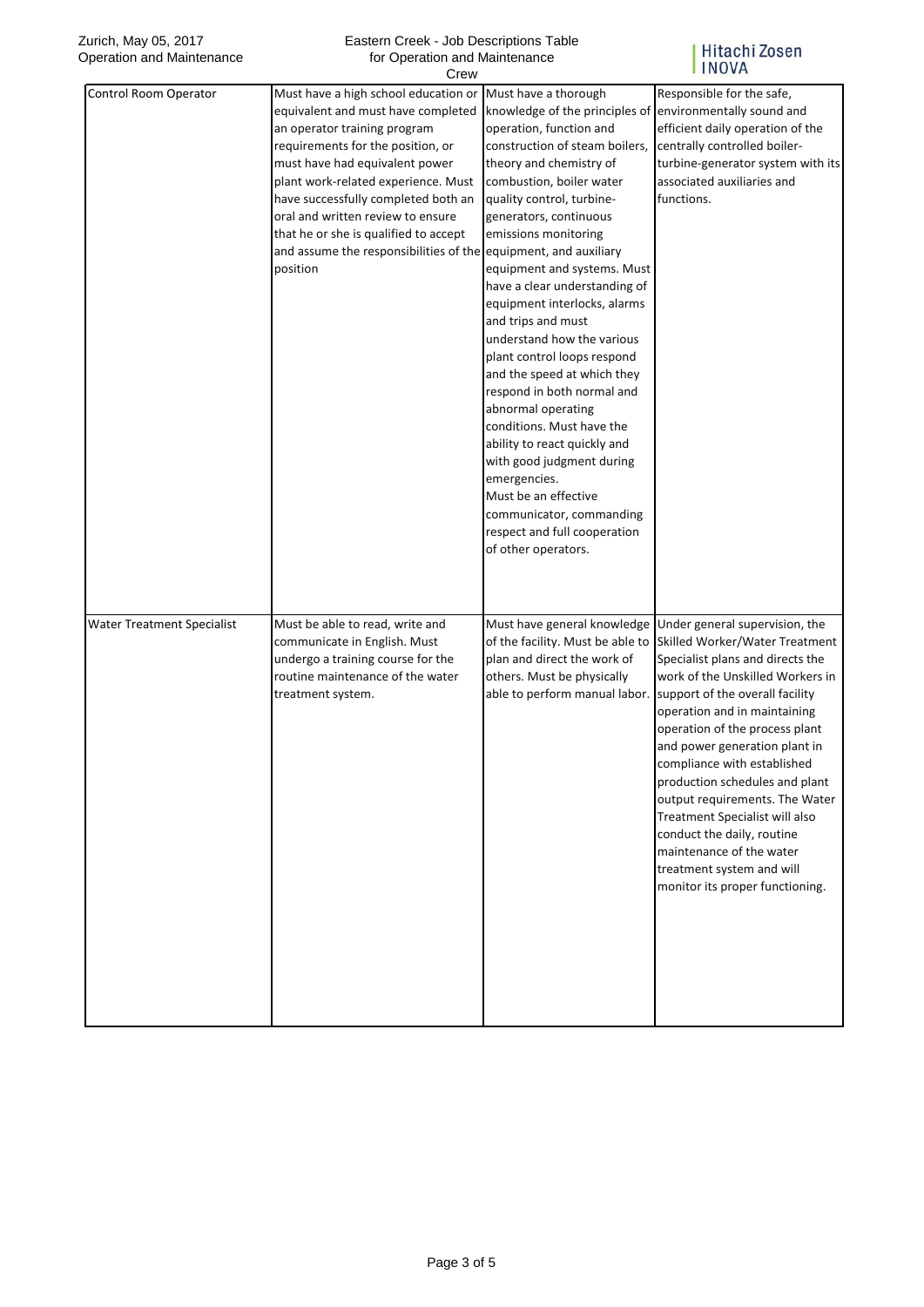## Eastern Creek - Job Descriptions Table for Operation and Maintenance  $C_{\text{FQM}}$

## Hitachi Zosen<br>INOVA

|                                         | ∪lew                                                                                                                                                                                                                                                    |                                                                                                                                                                                        |                                                                                                                                                                                                                                                                                                                                                                                                                                                                                                                                                                                                                                                                                                                                                                                                                                                                |
|-----------------------------------------|---------------------------------------------------------------------------------------------------------------------------------------------------------------------------------------------------------------------------------------------------------|----------------------------------------------------------------------------------------------------------------------------------------------------------------------------------------|----------------------------------------------------------------------------------------------------------------------------------------------------------------------------------------------------------------------------------------------------------------------------------------------------------------------------------------------------------------------------------------------------------------------------------------------------------------------------------------------------------------------------------------------------------------------------------------------------------------------------------------------------------------------------------------------------------------------------------------------------------------------------------------------------------------------------------------------------------------|
| Plant Operator                          | New hires with previous experience<br>in the operation and maintenance of<br>overhead cranes will be allowed a<br>one-month period for completion of<br>the job demonstration manual.<br>Ability to read, write and verbally<br>communicate in English. | Must have successfully<br>completed all demonstrations<br>in the current Crane<br>Operator's Job Skill<br>Demonstration Manual, and<br>have passed an oral and<br>written examination. | Under the direct supervision of<br>the Shift Supervisor and general<br>supervision of the plant<br>Operations Manager, the Plant<br>Operator (Crane Operator) is<br>responsible for specific activities<br>in the safe and environmentally<br>sound operation of overhead<br>cranes on the tipping floor/pit to<br>lift, move, mix municipal solid<br>waste (MSW) and construction<br>and demolition waste, using<br>hoisting attachments such as a<br>grapple or auxiliary hoist<br>mechanism such as hook or sling;<br>with the intent of feeding fuel,<br>MSW, to one of four boilers,<br>mixing the fuel in the refuse pit<br>to achieve a more homogeneous<br>fuel for boiler operations, and<br>moving various loads to and from<br>the charging deck. This Specialist<br>will also be responsible for<br>removing bulky items from the<br>bottom ashes. |
| Weighbridge Attendant/Security<br>Guard | Must be able to read, write and<br>communicate in English. Ability to<br>read, write and verbally<br>communicate in English.                                                                                                                            | Must be physically able to<br>perform manual labor. A<br>security guard training must<br>be completed during the first<br>100 days on the job.                                         | Under general supervision, the<br>Security Guard/Weighbridge<br>Attendant (Unskilled Laborer)<br>performs a variety of basic tasks<br>in support of the overall facility<br>operation and in maintaining<br>operation of the process plant<br>and power generation plant in<br>compliance with established<br>production schedules and plant<br>output requirements. The tasks<br>also include visitor reception,<br>security and waste truck<br>receving.                                                                                                                                                                                                                                                                                                                                                                                                     |